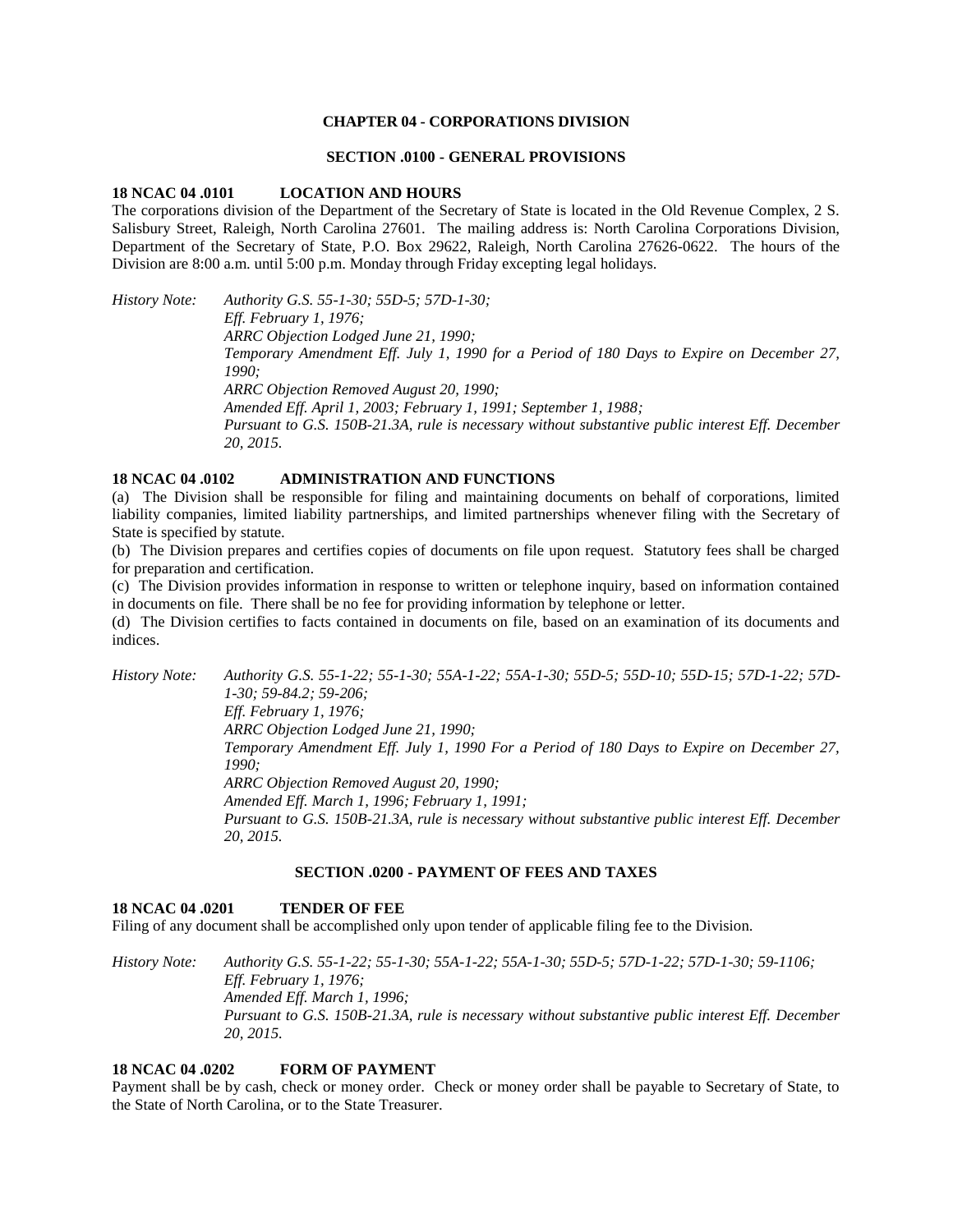*History Note: Authority G.S. 55-1-22; 55-1-30; 55A-1-22; 55A-1-30; 55D-5; 57D-1-22; 57D-1-30; 59-1106; 147-86.11(e)(6); 147-86.20(2)(a); 147-86.22(b); Eff. February 1, 1976; Pursuant to G.S. 150B-21.3A, rule is necessary without substantive public interest Eff. December 20, 2015.*

### **18 NCAC 04 .0203 INVOICES**

Upon request for documents on file or certificates of information not accompanied by the applicable fee, the Division shall prepare and remit the material requested, accompanied by an invoice for the applicable fee, unless it is determined by the Corporations Director that it is in the interest of the state to require prepayment.

*History Note: Authority G.S. 55-1-22; 55-1-30; 55A-1-22; 55A-1-30; 55D-5; 57D-1-22; 57D-1-30; 59-35.2; Eff. February 1, 1976; Amended Eff. March 1, 1996; Pursuant to G.S. 150B-21.3A, rule is necessary without substantive public interest Eff. December 20, 2015.*

# **18 NCAC 04 .0204 CANCELLATION FOR NONPAYMENT**

After the filing of any document, if the Division determines that the payment of fees and taxes tendered is for any reason insufficient; and, after notice and reasonable opportunity is given to the proper party to submit payment, it is determined that proper payment has not been made, the Secretary of State shall, by appropriate certificate, cancel such filing with a notation that the filing was an error.

*History Note: Authority G.S. 55-1-22; 55-1-30; 55A-1-22; 55A-1-30; 55D-5; 55D-10; 57D-1-22; 57D-1-30; 59- 35.2; 59-1106; Eff. February 1, 1976; Pursuant to G.S. 150B-21.3A, rule is necessary without substantive public interest Eff. December 20, 2015.*

# **18 NCAC 04 .0205 OVERPAYMENT**

*History Note: Authority G.S. 55-1-30; 55A-1-30; 55D-5; 57D-1-30; Eff. February 1, 1976; ARRC Objection Lodged June 21, 1990; Temporary Amendment Eff. July 1, 1990 For a Period of 180 Days to Expire on December 27, 1990; ARRC Objection Removed August 20, 1990; Amended Eff. March 1, 1996; February 1, 1991; Expired Eff. January 1, 2016 pursuant to G.S. 150B-21.3A.*

### **18 NCAC 04 .0206 DOCUMENTS NOT SPECIFICALLY PROVIDED FOR**

When any document is filed for any corporation organized under a statute other than one found in Chapter 55 or 55A, and no fee is specifically provided in the applicable statute, the fee for such filing shall be the fee provided in G.S. 55-1-22 or 55A-1-22 for a comparable type of document, and if no comparable type of document exists, the fee shall be the fee provided in G.S.  $55-1-22(a)(26)$  or  $55A-1-22(27)$ .

*History Note: Authority G.S. 55-1-22; 55-1-30; 55A-1-22; 55D-5; 55D-10; 57D-1-22; 57D-1-30; Eff. February 1, 1976; ARRC Objection Lodged June 21, 1990; Temporary Amendment Eff. July 1, 1990 For a Period of 180 Days to Expire on December 27, 1990; ARRC Objection Removed August 20, 1990; Amended Eff. March 1, 1996; February 1, 1991; Pursuant to G.S. 150B-21.3A, rule is necessary without substantive public interest Eff. December 20, 2015.*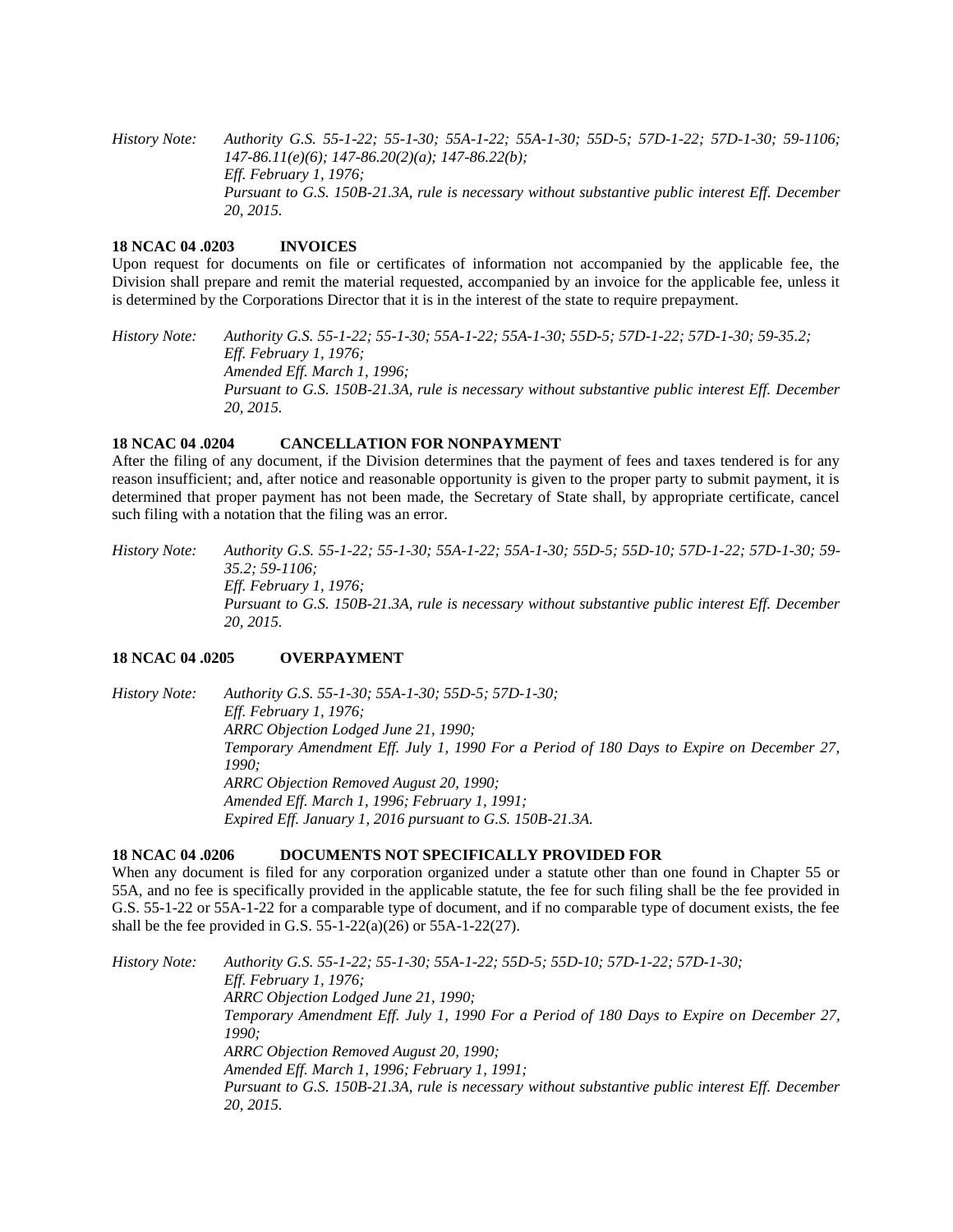#### **SECTION .0300 - FILING OF DOCUMENTS**

# **18 NCAC 04 .0301 GENERAL PROVISIONS**

*History Note: Filed as a Temporary Repeal Eff. July 1, 1990 For a Period of 180 Days to Expire on December 27, 1990; Authority G.S. 55-168; 55-170; 55A-81; 55A-83; 55B-13; 105-230; 105-232; Eff. February 1, 1976; Repealed Eff. February 1, 1991.*

# **18 NCAC 04 .0302 EXECUTION**

When execution is required by any person acting in the capacity of officer, director, incorporator, member, manager, or registered agent, execution by a holder of a power of attorney shall be rejected.

*History Note: Authority G.S. 55-1-20; 55-1-30; 55A-1-20; 55A-1-30; 55D-5; 55D-10; 57D-1-20; 57D-1-30; Eff. February 1, 1976; ARRC Objection Lodged June 21, 1990; Temporary Amendment Eff. July 1, 1990 For a Period of 180 Days to Expire on December 27, 1990; ARRC Objection Removed August 20, 1990; Amended Eff. March 1, 1996; February 1, 1991; Pursuant to G.S. 150B-21.3A, rule is necessary without substantive public interest Eff. December 20, 2015.*

# **18 NCAC 04 .0303 REJECTION**

*History Note: Authority G.S. 55-1-20; 55A-1-20; 55B-3; 55D-5; 55D-15(d); 57D-1-20; 59-35.1; 59-206; Eff. February 1, 1976; ARRC Objection Lodged June 21, 1990; Temporary Amendment Eff. July 1, 1990 for a Period of 180 Days to Expire on December 27, 1990; ARRC Objection Removed August 20, 1990; Amended Eff. March 1, 1996; February 1, 1991; Expired Eff. January 1, 2016 pursuant to G.S. 150B-21.3A.*

# **18 NCAC 04 .0304 IDENTIFICATION OF CORPORATION/LLC AND TYPE OF DOCUMENT**

(a) Each document shall consistently identify the corporation or limited liability company executing such document, if executed by a corporation or limited liability company. The entity's name shall be recited throughout the document in the identical form, as to spelling, spacing, and punctuation, as the name appears in the existing charter of the entity.

(b) If captioned, a document shall contain in its caption words identical to the words which appear in the applicable statute to identify the type of document.

(c) Articles of incorporation for a business corporation shall identify the corporation as a "business corporation" or make reference to G.S. Chapter 55. Articles of incorporation for a nonprofit corporation shall identify the corporation as a "nonprofit corporation" or make reference to G.S. Chapter 55A. Articles of incorporation for a professional corporation shall identify the corporation as a "professional corporation" or make reference to G.S. Chapter 55B. Articles of organization for a professional limited liability company shall identify the limited liability company as a "professional limited liability company."

*History Note: Authority G.S. 55-1-30; 55A-1-30; 55B-3; 55B-4; 55D-5; 57D-1-30; 59-35.1; Eff. February 1, 1976; Amended Eff. March 1, 1996; Pursuant to G.S. 150B-21.3A, rule is necessary without substantive public interest Eff. December 20, 2015.*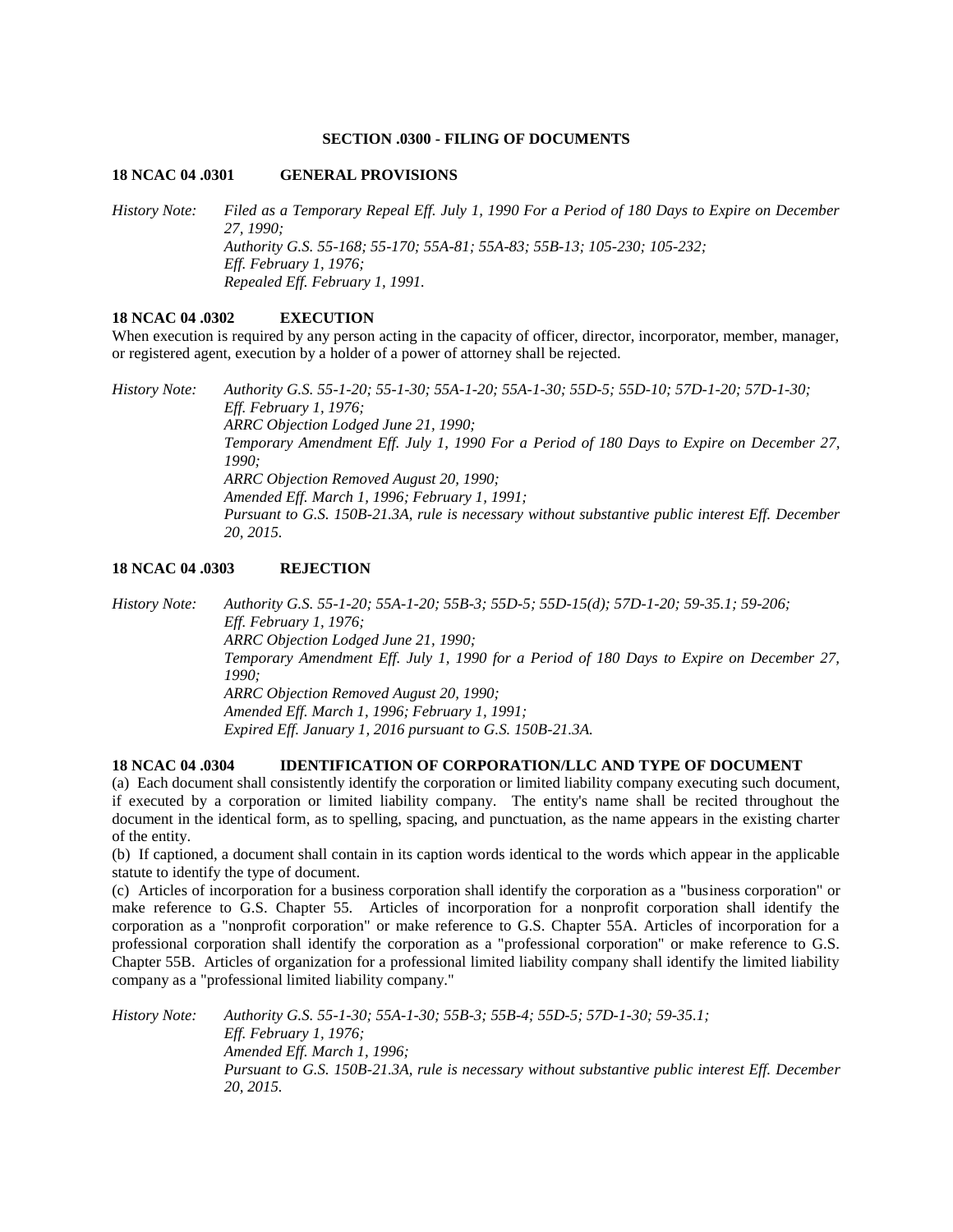### **18 NCAC 04 .0305 CORRECTIVE FILINGS - LIMITED PARTNERSHIPS**

*History Note: Authority G.S. 55D-5; 59-202; 59-206; 59-905; Eff. February 1, 1976; ARRC Objection Lodged June 21, 1990; Temporary Amendment Eff. July 1, 1990 For a Period of 180 Days to Expire on December 27, 1990; ARRC Objection Removed August 20, 1990; Amended Eff. March 1, 1996; February 1, 1991; Expired Eff. January 1, 2016 pursuant to G.S. 150B-21.3A.*

# **18 NCAC 04 .0306 INCORPORATION BY REFERENCE**

Articles of incorporation or articles of organization in which bylaws or an operating agreement are incorporated by reference shall be rejected. Reference may be made in articles of incorporation or articles of organization to bylaw provisions or provisions in an operating agreement so long as such provisions are not thereby incorporated in the charter.

*History Note: Authority G.S. 55-2-02; 55A-2-02; 55B-3; 55D-5; 57D-2021; 59-35.1; Eff. February 1, 1976; Amended Eff. August 8, 1976; ARRC Objection Lodged June 21, 1990; Temporary Amendment Eff. July 1, 1990 For a Period of 180 Days to Expire on December 27, 1990; ARRC Objection Removed August 20, 1990; Amended Eff. March 1, 1996; February 1, 1991; Pursuant to G.S. 150B-21.3A, rule is necessary without substantive public interest Eff. December 20, 2015.*

### **18 NCAC 04 .0307 APPLICATION FOR RESERVATION OF NAME**

(a) If an applicant requests reservation of more than one name for a corporation, a limited liability company, or a limited partnership, a separate application shall be submitted for each name.

(b) The date of filing shall be the first day in determining the date of expiration of reservation. The reservation shall expire immediately after the termination of filings by the Division on the final day of the reservation period. If the final day of the reservation period is not an operating day of the Division, the reservation shall nevertheless expire on such final day.

(c) A person who wishes to reserve a particular limited partnership name after having reserved that name on a previous occasion may apply to reserve such name again after the elapse of one full business day following the expiration of the previous reservation.

*History Note: Authority G.S. 55D-5; 55D-23; 59-103; Eff. February 1, 1976; ARRC Objection Lodged June 21, 1990; Temporary Amendment Eff. July 1, 1990 For a Period of 180 Days to Expire on December 27, 1990; ARRC Objection Removed August 20, 1990; Amended Eff. March 1, 1996; February 1, 1991; Pursuant to G.S. 150B-21.3A, rule is necessary without substantive public interest Eff. December 20, 2015.*

#### **18 NCAC 04 .0308 REGISTERED OFFICE AND REGISTERED AGENT**

(a) In the event that a corporation has never designated a registered office or registered agent, or in the event that a corporation's or limited liability company's registered agent has resigned, the entity may designate a registered agent and/or registered office.

(b) The information required for the designation of a registered agent or a registered office shall be set forth in a statement which shall be substantially the same as that provided for in the change of a registered agent or registered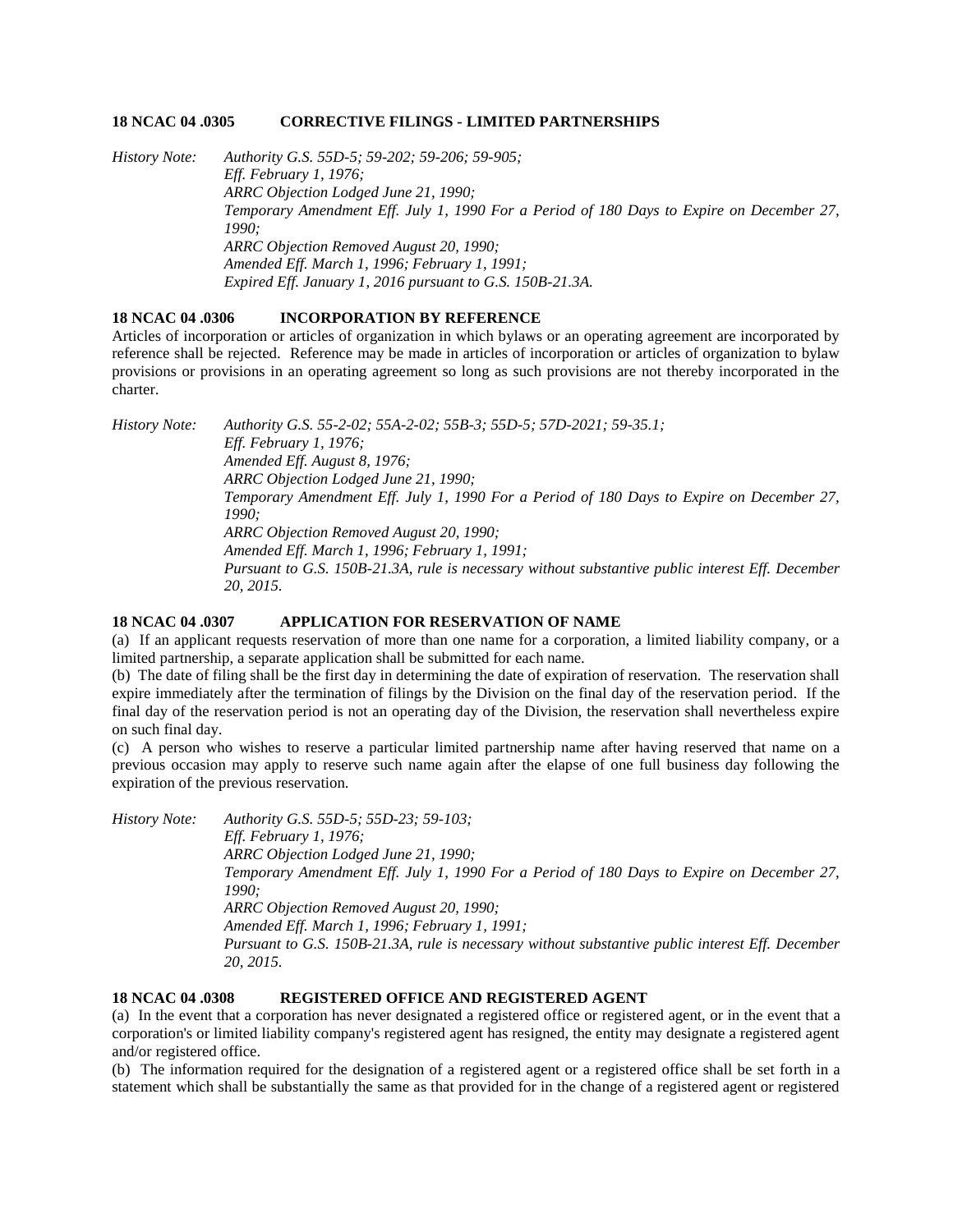office, except that it shall be unnecessary to set forth information concerning the current registered agent or current registered office.

(c) With respect to documents permitted to be filed with the Office of the Secretary of State, a person shall consistently use the same name and same business office address in each instance in which that person serves as registered agent for any corporation or limited liability company.

(d) A person who serves as registered agent for more than one corporation or limited liability company may notify the Secretary of State of the change of the address of the registered offices of such entities by attaching a list of the names of those entities to the statement required to be filed by G.S. 55-5-02, 55-15-08, 55A-5-02, 55A-15-08, 57C-2-41, or 57C-7-08.

*History Note: Authority G.S. 55-1-30; 55-5-01; 55-15-07; 55A-1-30; 55A-5-01; 55A-15-07; 55D-5; 55D-30; 55D-31; 55D-32; 57D-1-30; 57D-2-40; 57D-7-06; Eff. February 1, 1976; ARRC Objection Lodged June 21, 1990; Temporary Amendment Eff. July 1, 1990 For a Period of 180 Days to Expire on December 27, 1990; ARRC Objection Removed August 20, 1990; Amended Eff. March 1, 1996; February 1, 1991; Pursuant to G.S. 150B-21.3A, rule is necessary without substantive public interest Eff. December 20, 2015.*

# **18 NCAC 04 .0309 ARTICLES OF AMENDMENT**

(a) Articles of amendment which convert a nonprofit corporation to a business corporation shall not be filed.

(b) Any articles of amendment which convert a corporation organized pursuant to any statute to a corporation organized pursuant to any other statute shall also contain amendments which shall bring its charter into conformity with the statute applicable to organization for the type of corporation to which it is being converted.

*History Note: Authority G.S. 55-10-01; 55A-10-01; 55B-3; 55D-5; 57D-2-22; 59-202; Eff. February 1, 1976; Amended Eff. February 25, 1977; Pursuant to G.S. 150B-21.3A, rule is necessary without substantive public interest Eff. December 20, 2015.*

## **18 NCAC 04 .0310 TAX ON FILING DOC WHICH INCREASE AUTHORIZED CAPITAL**

*History Note: Filed as a Temporary Repeal Eff. July 1, 1990 For a Period of 180 Days to Expire on December 27, 1990; Authority G.S. 55-147; 55-148; 55-156; Eff. February 1, 1976; Amended Eff. August 8, 1976; Repealed Eff. February 1, 1991.*

# **18 NCAC 04 .0311 ART OF MERGER/SHARE EXCH INVOLVING FOREIGN ENTITY**

Each foreign entity which is a party to a merger or a share exchange pursuant to G.S. 55-11-07, 55-11-09, 55A-11- 06, 55A-11-08, or 57C-9-06 shall be identified in the articles of merger or share exchange by state or country of incorporation or organization. Articles of merger filed pursuant to these statutes shall contain:

- (1) a statement that the merger is permitted by the law of the state or country of incorporation or organization of each foreign entity which is a party, and
- (2) a statement that each foreign entity which is a party has complied or shall comply with the applicable laws of its state or country of incorporation or organization regarding such merger.

*History Note: Authority G.S. 55-11-07; 55-11-09; 55A-11-06; 55A-11-08; 55D-5; 57D-9-40; 57D-9-41; 57D-9- 42; Eff. February 1, 1976; ARRC Objection Lodged June 21, 1990;*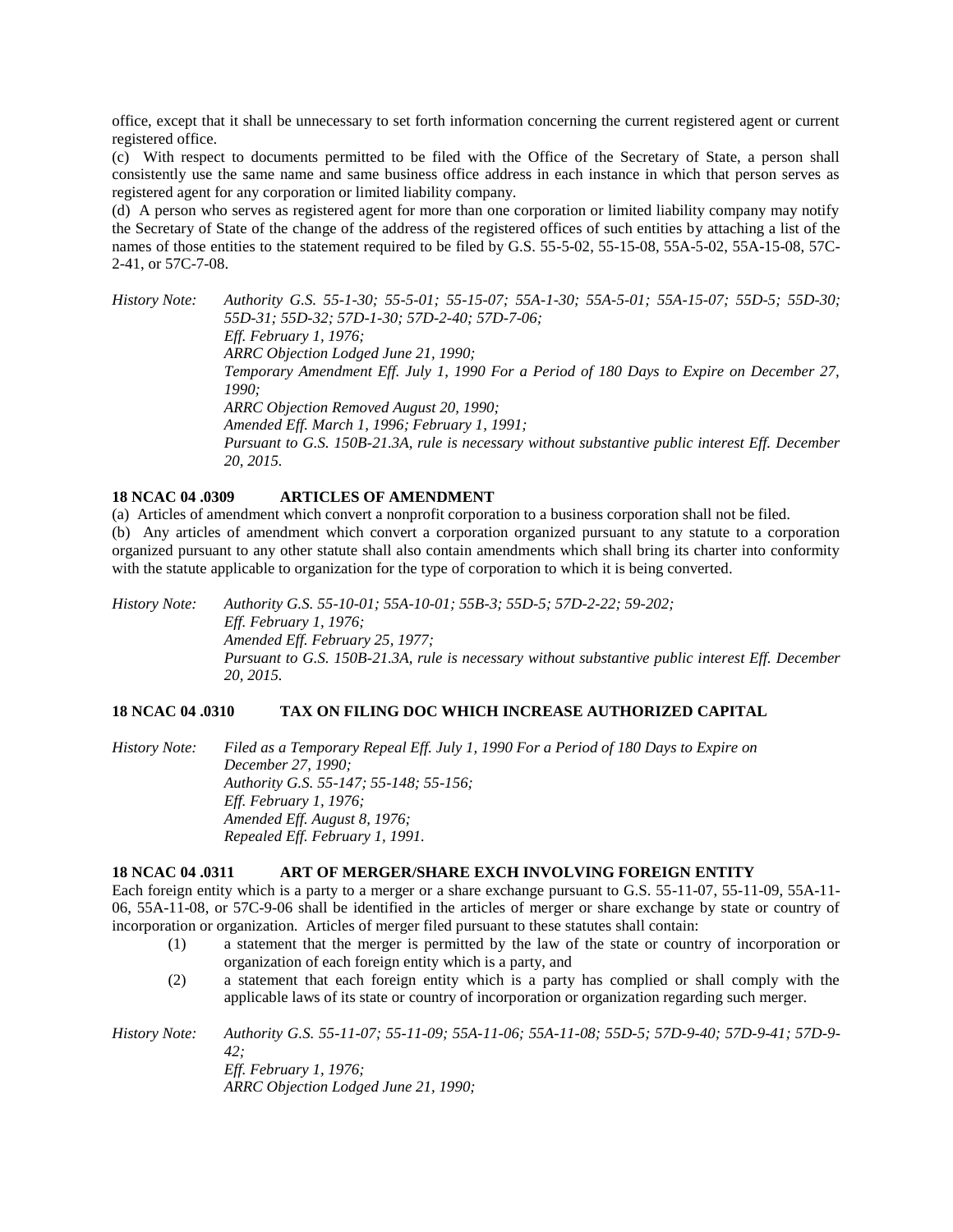*Temporary Amendment Eff. July 1, 1990 For a Period of 180 Days to Expire on December 27, 1990; ARRC Objection Removed August 20, 1990; Amended Eff. March 1, 1996; February 1, 1991; Pursuant to G.S. 150B-21.3A, rule is necessary without substantive public interest Eff. December 20, 2015.*

# **18 NCAC 04 .0312 APPL FOR CERT OF AUTHORITY BY FOREIGN PROF CORPORATION 18 NCAC 04 .0313 FILING MERGER INVOLVING FOREIGN CORPORATION 18 NCAC 04 .0314 FILING EVIDENCE OF DISSOLUTION OF FOREIGN NONPROFIT CORP**

*History Note: Filed as a Temporary Amendment Eff. July 1, 1990 For a Period of 180 Days to Expire on December 27, 1990; ARRC Objection Lodged June 21, 1990; ARRC Objection Removed August 20, 1990; Authority G.S. 55-15-03; 55A-41; 55A-42.1; 55A-70; 55A-72; 55A-81; 55B-2; 55B-4; 55B-15; Eff. February 1, 1976; Amended Eff. February 1, 1991; August 8, 1976; Repealed Eff. March 1, 1996.* 

# **18 NCAC 04 .0315 FILING PURSUANT TO G.S. 55-164.1**

*History Note: Filed as a Temporary Repeal Eff. July 1, 1990 For a Period of 180 Days to Expire on December 27, 1990; Authority G.S. 55-164.1; Eff. February 1, 1976; Repealed Eff. February 1, 1991.*

### **18 NCAC 04 .0316 FORM FOR ANNUAL REPORT**

A corporation filing its annual report in order to comply with G.S. 55-16-22 or a limited liability company filing an annual report pursuant to G.S. 57C-2-23 shall use the annual report form promulgated by the Secretary of State. Exact copies of the annual report form provided by the Corporations Division may be made and used to satisfy the annual filing requirement. However, annual reports with formats different from the form prescribed by the Corporations Division shall not be accepted for filing.

*History Note: Authority G.S. 55-1-21; 55-16-22; 55D-5; 57D-1-21; 57D-1-30; 57D-2-24; 59-84.4; 59-210; Eff. February 1, 1991; ARRC Objection Lodged June 21, 1990; Temporary Adoption Eff. July 1, 1990 For a Period of 180 Days to Expire on December 27, 1990; ARRC Objection Removed August 20, 1990; Amended Eff. March 1, 1996; Pursuant to G.S. 150B-21.3A, rule is necessary without substantive public interest Eff. December 20, 2015.*

# **18 NCAC 04 .0317 AUTHORIZATION OF CORRECTIONS ON DOCUMENTS**

A document that is submitted to the Corporations Division for filing but rejected because it does not satisfy the requirements of Chapter 55, 55A, 57C, or 59 may be corrected by the examiner in charge of examining the document provided that the examiner is authorized by the person submitting the document to make the correction. Upon receiving such authorization, the examiner shall obtain and record by memorandum the following information:

- (1) the name of the entity to which the document relates;
- (2) the type of document;
- (3) the name of the person authorizing the correction;
- (4) the name of the person or entity represented by the person authorizing the correction;
- (5) the instructions received by the examiner making the correction;
- (6) the time, date, and manner of the authorization, including a telephone number by which the person authorizing the correction may be reached; and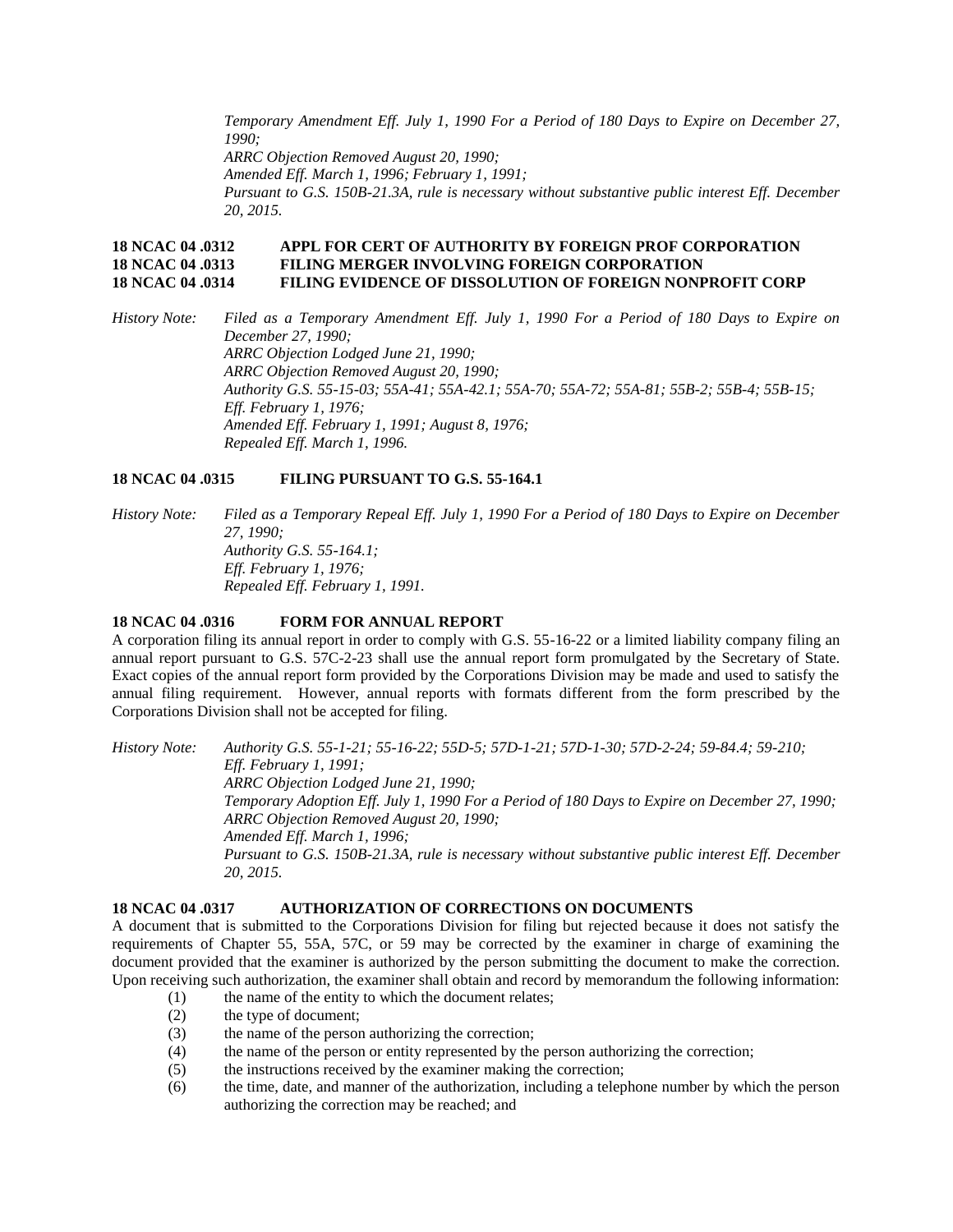(7) the name of the examiner making the correction.

The memorandum of authorization shall be retained by the Division with the original of the document so corrected. Upon request, a copy of the memorandum of authorization shall be furnished to any person desiring one.

*History Note: Authority G.S. 55D-5; 55D-15; 57D-1-20; 57D-1-30; 59-206; Temporary Adoption Eff. November 10, 1995; Eff. March 1, 1996; Pursuant to G.S. 150B-21.3A, rule is necessary without substantive public interest Eff. December 20, 2015.*

### **18 NCAC 04 .0318 AUTHORIZATION OF FOREIGN PROFESSIONAL CORPORATIONS**

A foreign professional corporation (as defined in G.S. 55B-16(b)) shall submit with its application for a certificate of authority to transact business in this State a written certification by the applicant corporation to the effect that such corporation meets the definitional requirement of a "foreign professional corporation" as set forth in G.S. 55B-16(b).

*History Note: Authority G.S. 55-1-30; 55B-3; 55B-16; 55D-5; 57D-2-02; 57D-7-03; Temporary Adoption Eff. November 10, 1995; Eff. March 1, 1996; Pursuant to G.S. 150B-21.3A, rule is necessary without substantive public interest Eff. December 20, 2015.*

# **SECTION .0400 - CERTIFICATIONS**

### **18 NCAC 04 .0401 DOCUMENTS**

(a) Copies of documents filed with respect to a limited liability company may be certified as its articles of organization only if such copies begin chronologically with the articles of organization, the latest restated articles of organization, or the latest articles of amendment or articles of merger purporting to rewrite the articles of organization in their entity. If requested, the copies to be certified as the limited liability company's articles of organization shall include only such beginning document, all subsequent articles of amendment, and all subsequent articles of merger. If not otherwise requested, copies to be certified as the articles of organization shall begin chronologically with the latest restatement and shall include all subsequent documents on file.

(b) Copies of documents filed with respect to corporations subject to the provisions of Chapter 55 or Chapter 55A may be certified as the articles of incorporation of such corporation only if such copies begin chronologically with the articles of incorporation or other documents of incorporation, the latest restated articles of incorporation, or the latest articles of amendment or articles of merger purporting to rewrite the corporation's articles of incorporation in their entirety. If requested, the documents requested to be so certified shall include only such beginning document, all subsequent articles of amendment, and all subsequent articles of merger. If not otherwise requested, such documents to be certified shall begin chronologically with the latest restated or rewritten articles of incorporation and shall include all related documents subsequently filed.

(c) When certification of a certificate of limited partnership of a domestic limited partnership or a certificate of authority of a foreign limited partnership is requested, such certification shall include the original certificate of limited partnership or certificate of authority and all amendments or changes thereto.

*History Note: Authority G.S. 55-1-30; 55-1-40(1); 55-10-07(e); 55A-1-30; 55A-1-40(1); 55A-10-06(f); 55D-5; 57D-1-30(2); 57D-2-23(d); 59-206; Eff. February 1, 1976; ARRC Objection Lodged June 21, 1990; Temporary Amendment Eff. July 1, 1990 For a Period of 180 Days to Expire on December 27, 1990; ARRC Objection Removed August 20, 1990; Amended Eff. March 1, 1996; February 1, 1991; Pursuant to G.S. 150B-21.3A, rule is necessary without substantive public interest Eff. December 20, 2015.*

# **18 NCAC 04 .0402 CERTIFICATION OF FACTS/CERTIFICATE OF EXISTENCE/AUTHORIZATION**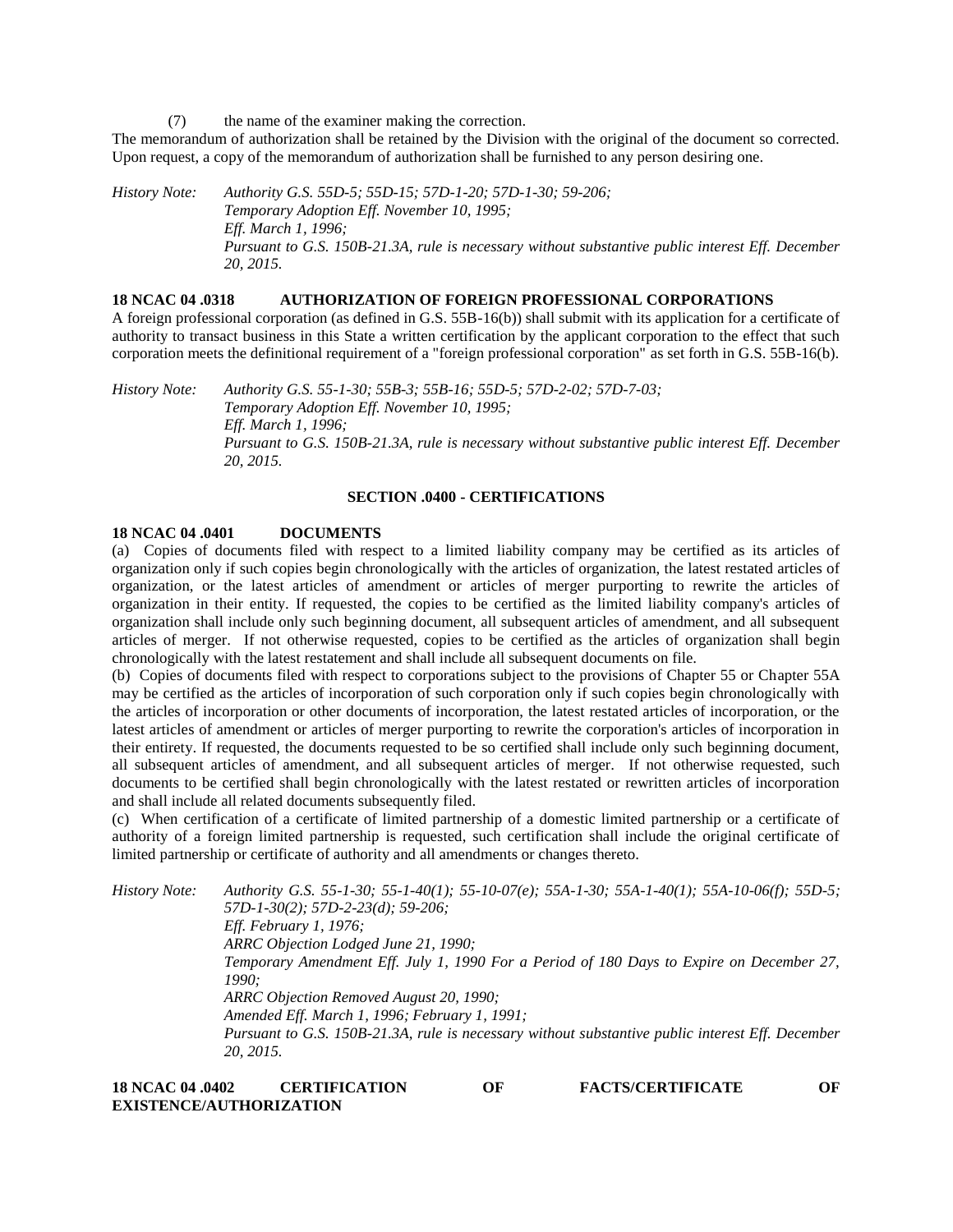No certification of facts, certificate of existence, or certificate of authorization shall contain information relating to more than one corporation or limited liability company unless such information pertains to a merger to which such corporations or limited liability companies were parties.

*History Note: Authority G.S. 55-1-28; 55A-1-28; 55D-5; 57D-1-24; 59-209; Eff. February 1, 1976; ARRC Objection Lodged June 21, 1990; Temporary Amendment Eff. July 1, 1990 For a Period of 180 Days to Expire on December 27, 1990; ARRC Objection Removed August 20, 1990; Amended Eff. March 1, 1996; February 1, 1991; September 1, 1988; Pursuant to G.S. 150B-21.3A, rule is necessary without substantive public interest Eff. December 20, 2015.*

# **SECTION .0500 - CORPORATE NAME**

### **18 NCAC 04 .0501 GENERAL**

(a) The Secretary of State expressly reserves the right pursuant to G.S. 55-4-01, G.S. 55A-4-01, G.S. 55-15-06, G.S. 55A-15-06, G.S. 57C-2-30, G.S. 57C-7-06, G.S. 59-103, or any other applicable statute, to reject filing of any document conferring a corporate, limited liability company, or limited partnership name, if he determines that such name is contrary to law.

(b) When a corporation applies to the Secretary of State for authorization to use a name which is not distinguishable upon his records from a name used, reserved, or registered by another entity, and provides the consent of the other entity to such use, the undertaking required of the consenting entity shall consist of the consenting entity's amendment to the appropriate document filed with the division effecting a change of that entity's name to a name distinguishable on the records of the Secretary of State from the name sought to be used by the applying entity.

*History Note: Authority G.S. 55D-5; 55D-20; 55D-21; 57D-2-21(a)(2); 57D-7-03(a)(1); 59-103; Eff. February 1, 1976; ARRC Objection Lodged June 21, 1990; Temporary Amendment Eff. July 1, 1990 For a Period of 180 Days to Expire on December 27, 1990; ARRC Objection Removed August 20, 1990; Amended Eff. March 1, 1996; February 1, 1991; Pursuant to G.S. 150B-21.3A, rule is necessary without substantive public interest Eff. December 20, 2015.*

# **18 NCAC 04 .0502 WORDS PROHIBITED IN ADDITION TO STATUTORY PROHIBITIONS**

(a) The words "engineer" or "engineering" or their derivatives shall not be included in the corporate name for a corporation unless it is organized pursuant to G.S. Chapter 55B or, if it is a foreign corporation, unless it complies with G.S. 55B-16, provided that the words specified shall not be prohibited in any case where such words are modified by another word or words in such manner as to indicate activity other than the practice of engineering as defined in G.S. 89C-3(b).

(b) The words "surveyor", "survey", "surveying", or their derivatives shall not be included in the corporate name for a corporation unless it is organized pursuant to G.S. 55B or, if it is a foreign corporation, unless it complies with G.S. 55B-16, provided that the words specified shall not be prohibited in any case where such words are modified by another word or words in such manner as to indicate activity other than the practice of land surveying by registered land surveyors as defined in G.S. 89C-3(7).

(c) The words "architecture", "architectural", "architect", or their derivatives shall not be included in the corporate name for a corporation unless it is organized pursuant to G.S. 55B or, if it is a foreign corporation, unless it complies with G.S. 55B-16, provided that the words specified shall not be prohibited in any case where such words are modified by another word or words in such manner as to indicate activity other than the practice of architecture as defined in G.S. 83A-1(7) or landscape architecture as defined in G.S. 89A-1(c).

(d) The word "co-op" shall not be included in a corporate name in which the use of the word "cooperative" is prohibited by G.S. 54-139.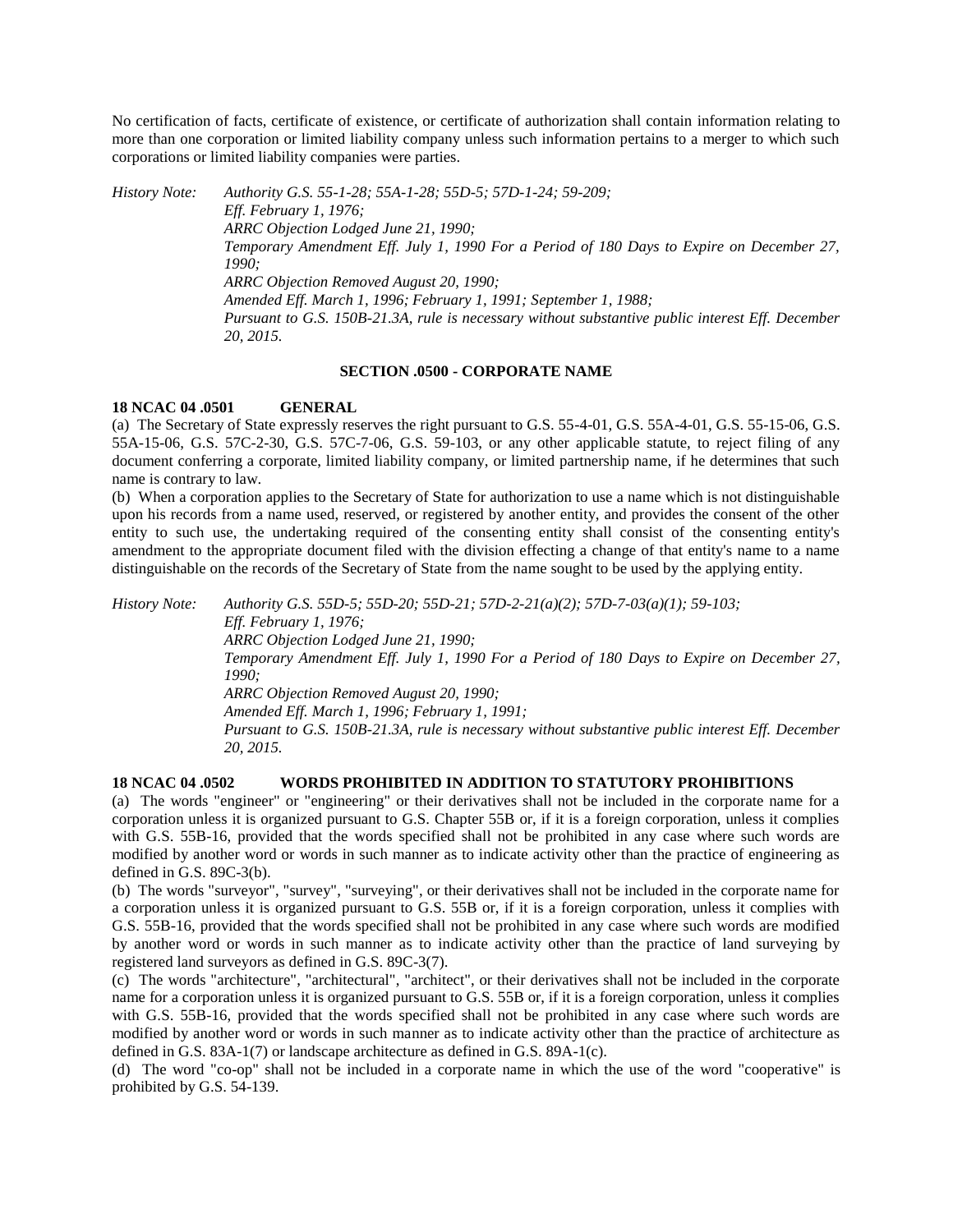(e) When a document is submitted conferring a corporate name containing the word "wholesale," unless the purpose clause of the document indicates clearly that the corporation shall not engage in retail sales, the Corporations Attorney shall not file the articles unless he finds, pursuant to written assurance by the principals or their attorney, that the corporation shall comply with G.S. 75-29.

(f) The corporate name for a business corporation shall not contain the word "realtor."

(g) The corporate name for a business corporation shall not contain the word "insurance" followed directly by a corporate ending or the word "insurance" followed directly by a geographical designation and a corporate ending.

*History Note: Authority G.S. 54-139; 55B-3; 55B-5; 55B-16; 55D-5; 55D-20; 55D-21; 57D-2-02; 57D-2-21; 57D-7-03; 59-103; Eff. February 1, 1976; ARRC Objection Lodged June 21, 1990; Temporary Amendment Eff. July 1, 1990 For a Period of 180 Days to Expire on December 27, 1990; ARRC Objection Removed August 20, 1990; Amended Eff. March 1, 1996; February 1, 1991; December 10, 1980; Pursuant to G.S. 150B-21.3A, rule is necessary without substantive public interest Eff. December 20, 2015.*

# **18 NCAC 04 .0503 DECEPTIVELY SIMILAR AND DISTINGUISHABLE NAMES**

(a) Designations of entities, such as "company", "co.", limited", "ltd.", "corporation", "corp.", "incorporated", "inc.", "professional association", "p.a.", "limited liability company", "L.L.C.", "professional limited liability company", and "limited partnership" shall be disregarded in determining if a proposed entity name is distinguishable upon the records of the Secretary of State, provided that such words appear at the end of the proposed entity name. Such words shall not be disregarded in such determination when they appear in the body, rather than at the ending, of the proposed entity name.

(b) Articles, conjunctions, prepositions, punctuation, spaces, and the substitution of an Arabic numeral for a word shall be disregarded in determining whether a proposed entity name is distinguishable upon the records of the Secretary of State or otherwise permissible for use in a proposed entity name.

*History Note: Authority G.S. 55D-5; 55D-20; 55D-21; 55D-22; 57D-1-30; 57D-2-21(a)(2); 59-103; Eff. February 1, 1976; ARRC Objection Lodged June 21, 1990; Temporary Amendment Eff. July 1, 1990 For a Period of 180 Days to Expire on December 27, 1990; ARRC Objection Removed August 20, 1990; Amended Eff. March 1, 1996; February 1, 1991; Pursuant to G.S. 150B-21.3A, rule is necessary without substantive public interest Eff. December 20, 2015.*

# **18 NCAC 04 .0504 FILING FICTITIOUS OR ASSUMED NAME FOR FOREIGN ENTITY**

(a) A foreign corporation, limited liability company, or limited partnership whose name contains a word which is prohibited by statute or by Rule .0502 of this Chapter shall agree to use an assumed or fictitious name as a condition of the issuance of a certificate of authority to transact business in this State.

(b) A foreign entity which has been granted authority to transact business in this State, and which desires to add to or delete from a fictitious name or to adopt a fictitious name in order to avoid or remove a conflict over the use of a name, or which desires to change its assumed or fictitious name, shall file an application for an amended certificate of authority.

(c) No fictitious name shall be filed with the Division unless required by statute or rule.

*History Note: Authority G.S. 55-15-03; 55-15-04; 55A-15-03; 55A-15-04; 55D-5; 55D-21; 55D-22; 55D-24; 57D-7-03; 57D-7-03(a)(1); 57D-7-04; 59-103; 59-904; 59-905; Eff. February 1, 1976; ARRC Objection Lodged June 21, 1990; Temporary Amendment Eff. July 1, 1990 For a Period of 180 Days to Expire on December 27, 1990;*